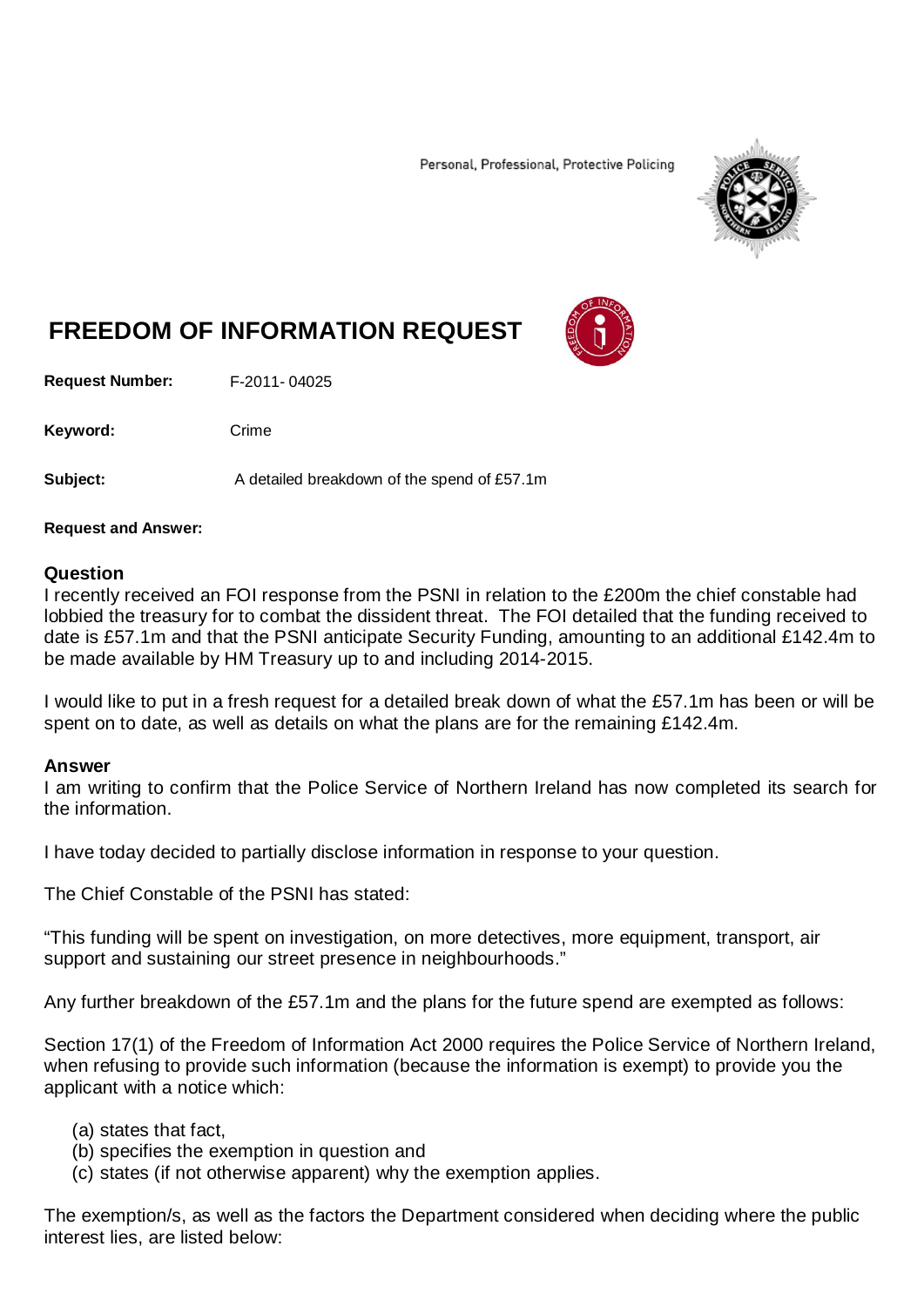Section 31(1)(a)(b) Law Enforcement Section 24(1) National Security

Section 31 is a qualified exemption which means that the legislators have identified that the evidence of harm and the public interest considerations need to be evidenced and articulated to the applicant. Section 24 is a qualified, prejudice-based exemption and requires evidence of harm and a Public Interest Test.

## **Harm**

Disclosures under the Freedom of Information Act are disclosures to the world, not just to the individual making the request. To confirm the PSNI's expenditure plans to combat the dissident threat would provide intelligence to criminals about the status of the PSNI's tactics and methodology. Such awareness would seriously undermine the PSNI's ability to protect the community and place individuals at risk.

The essence of the work undertaken by the PSNI is to protect both individuals and society as a whole.

The PSNI is entrusted with a considerable amount of information and it has an important role in countering the many threats against society. In this instance, the dissident republican threat. The threat level for Irish related terrorism is set separately for Northern Ireland and Great Britain. In Northern Ireland it is severe and in Great Britain, substantial.

The protection of information is essential to its work and the release of any inappropriate information could compromise front line policing.

The success of criminal investigations is very often dependent on the use of both overt and covert techniques and methodology. The individuals involved in this type of activity, or any individual suspected by the criminal fraternities of being so involved, would have their safety put at risk, if the information were released that could identify any individual or policing activity.

Many criminals are constantly active and astute in their assessment of police capabilities and will capitalise on any information they can glean about policy and practice. Using the information to compromise policing methods will assist their offending behaviour. For example, enabling offenders to engage counter measures against disclosed police techniques and the priority spend in each area.

Releasing details of where this money is being spent would result in a reduced capability for law enforcement and a negative impact on future operational work. This would impact on the ability to prevent or detect crime and breakdown the maintenance of the ethos of confidentiality engaged with any member of public that assists the police, including Covert Human Intelligence Sources (CHIS).

Operational procedures, methodology and tactics must be protected by the correct application of exemptions. This is because the release of this type of information would rarely be in the Public Interest and may reduce the PSNI's capability to perform its overall functions under the Police (NI) Act 2000, which states:

"It shall be the general duty of police officers  $-$ 

- (a) to protect life and property;
- (b) to preserve order;
- (c) to prevent the commission of offences;
- (d) where an offence has been committed, to take measures to bring the offender to justice."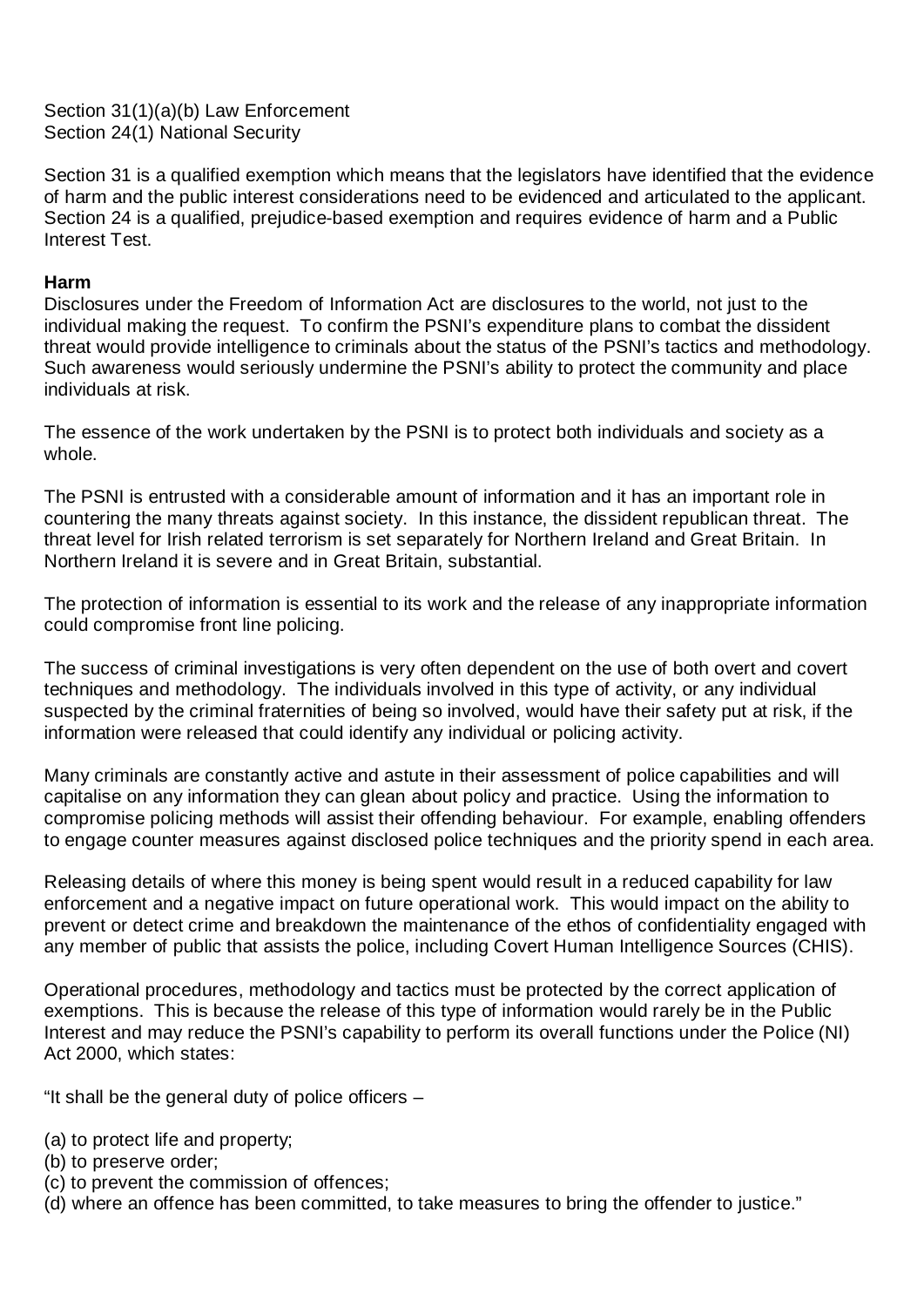# **Public Interest Test for Section 31(1)(a)(b) Law Enforcement**

## Factors favouring disclosure

The Police Service is charged with enforcing the law, preventing and detecting crime and protecting the communities we serve and there is a public interest in the transparency of policing operations to ensure operations and investigations are conducted appropriately.

#### Factors against non disclosure

Where current or future law enforcement of the PSNI may be compromised by the release of information. In this case, for the reasons outlined in the evidenced harm, the effectiveness of current and future strategies for dealing with the dissident threat may be compromised and undermine the prevention and detection of crime.

By releasing this information to the world under FOI could potentially jeopardise the effectiveness of gathering intelligence and compromise the confidence the public has in the police service.

## **Public Interest Test for Section 24(1) National Security**

#### Factors favouring disclosure

Disclosing information would allow the public to gauge the appropriate use of public funds in carrying out national security investigations. In addition it would provide appropriate transparency and reassurance that investigations are effectively carried out subsequently researched in order to provide valuable intelligence/information.

## Factors favouring non disclosure

The PSNI continues to be responsible for gathering intelligence on crime and still provides the operational police response in countering terrorism and in protecting the whole community in Northern Ireland. Disclosure in this particular case would present a high risk in that the criminal and terrorist organisations responsible for any offences would be able to act on the information released thereby jeopardising security as they would be able to identify whether their actions have been detected and whether links have or have not been made with previous incidents. In some cases it is possible that such analyses may be assisted by intelligence supplied by one or more of the bodies listed at section 23(3) of the Act.

## **Balancing Test**

When balancing the public interest test PSNI have to consider whether the information should be released into the public domain. Arguments need to be weighed against each other. The most persuasive reason for disclosure is Accountability which needs to be compared to the strongest negative reason, which in this case is Public Safety. The police service cannot and will not disclose information which will place the public at risk or undermine law enforcement thereby assisting those intent on committing crime.

Public safety and the ability to deliver effective law enforcement are of paramount importance to the Police Service. Disclosure of information would undoubtedly compromise both national security and investigations. Therefore, at this moment in time, it is our opinion that for these issues the balancing test for release of the information is not made.

Also, as was firmly established at an Information Tribunal case of the Guardian Newspaper versus the Information Commissioner and the Avon and Somerset Constabulary, the public interest in disclosure of information which is exempt by virtue of a qualified exemption, is not justified just because it is what interests the public. Information released under FOIA, where exemptions apply, will only be done where there is a tangible community benefit which is more powerful than the harm that could be done. This does not apply in this case.